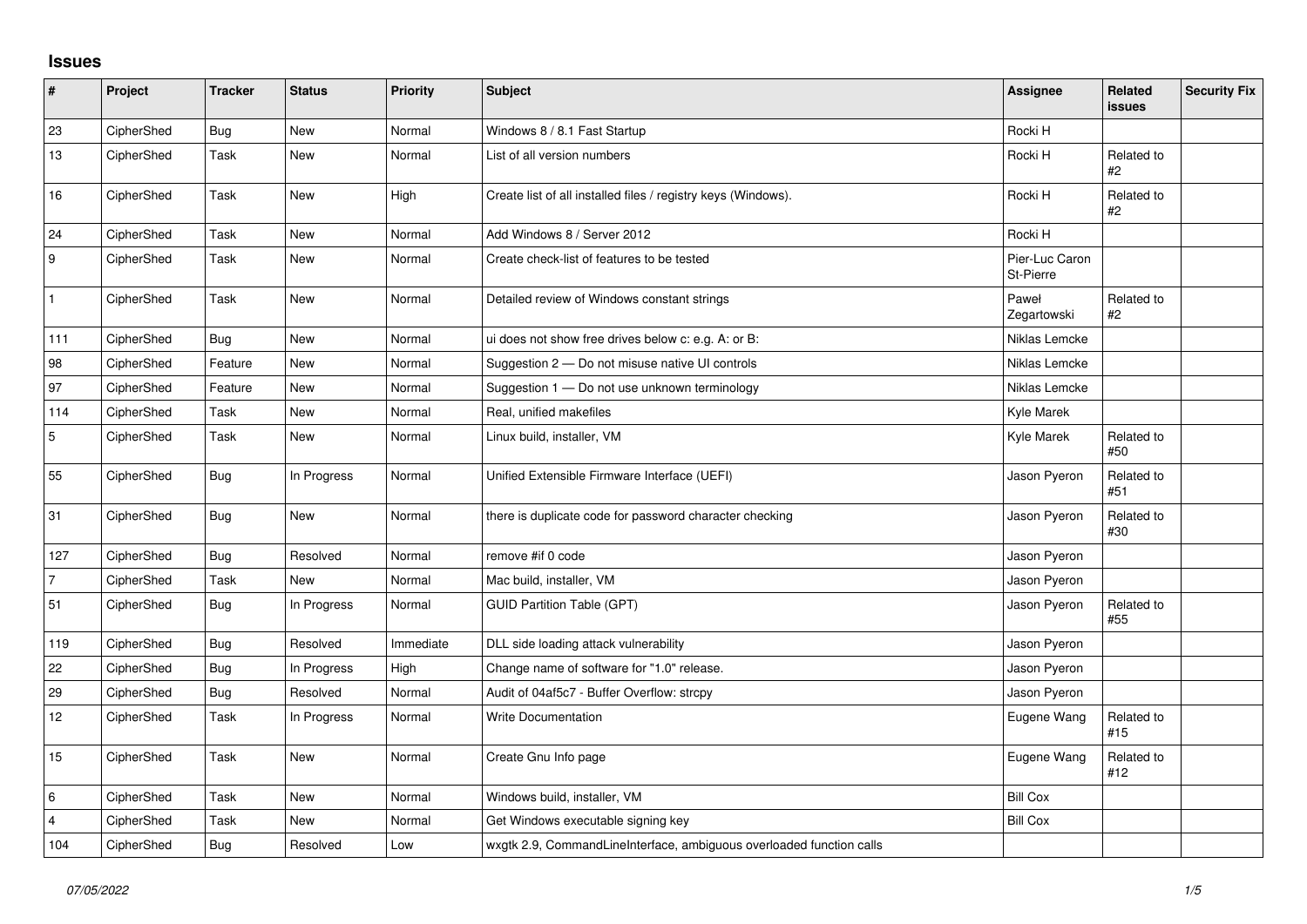| #          | Project    | <b>Tracker</b> | <b>Status</b> | <b>Priority</b> | <b>Subject</b>                                                                                           | <b>Assignee</b> | <b>Related</b><br><b>issues</b>                           | <b>Security Fix</b> |
|------------|------------|----------------|---------------|-----------------|----------------------------------------------------------------------------------------------------------|-----------------|-----------------------------------------------------------|---------------------|
| 34         | CipherShed | Feature        | <b>New</b>    | Normal          | windows mount point support                                                                              |                 | Related to<br>#60                                         |                     |
| 41         | CipherShed | <b>Bug</b>     | New           | High            | Windows kernel driver uses memset() to clear sensitive data                                              |                 |                                                           |                     |
| 33         | CipherShed | Feature        | New           | Normal          | windows comamnd line volume creation                                                                     |                 |                                                           |                     |
| 38         | CipherShed | <b>Bug</b>     | New           | High            | Weak Volume Header key derivation algorithm                                                              |                 | Blocked by<br>#49                                         |                     |
| 84         | CipherShed | Bug            | <b>New</b>    | Normal          | wcsncpy is subject to buffer overflow                                                                    |                 |                                                           |                     |
| 126        | CipherShed | Bug            | Resolved      | Normal          | VS launcher breaks if using multiple VS and the default is not the one for CS                            |                 |                                                           |                     |
| 91         | CipherShed | Feature        | <b>New</b>    | Normal          | use linked libraries in kernel driver to isolate logical units and later support plugins                 |                 |                                                           |                     |
| 35         | CipherShed | Feature        | Resolved      | High            | use Doxygen                                                                                              |                 |                                                           |                     |
| 49         | CipherShed | <b>Bug</b>     | Resolved      | High            | use a unit testing framework                                                                             |                 | Blocks #38                                                |                     |
| 118        | CipherShed | <b>Bug</b>     | New           | Normal          | upgrading truecrpyt fails if truecrypt is pinned to the taskbar                                          |                 |                                                           |                     |
| $\sqrt{2}$ | CipherShed | Task           | New           | Normal          | Upgrade installer to uninstall TrueCrypt                                                                 |                 | Related to<br>#1, Related<br>to #13,<br>Related to<br>#16 |                     |
| 78         | CipherShed | <b>Bug</b>     | <b>New</b>    | Normal          | update the ciphershed.org website, automatically                                                         |                 |                                                           |                     |
| 112        | CipherShed | <b>Bug</b>     | Resolved      | Normal          | uninstall on windows does not list version info                                                          |                 |                                                           |                     |
| 10         | CipherShed | Feature        | <b>New</b>    | Low             | Two-factor Pre-boot-authentication with USB stick and Password                                           |                 |                                                           |                     |
| 32         | CipherShed | Feature        | New           | Normal          | truecrypt.ch ideas thread                                                                                |                 |                                                           |                     |
| 73         | CipherShed | <b>Bug</b>     | New           | Normal          | Truecrypt icon showing in taskbar                                                                        |                 |                                                           |                     |
| 70         | CipherShed | Feature        | New           | Normal          | track git info in build                                                                                  |                 |                                                           |                     |
| 72         | CipherShed | <b>Bug</b>     | New           | Normal          | The installation fails, but a message (from windows?) says it succeeds and asks if you want<br>to reboot |                 |                                                           |                     |
| 80         | CipherShed | <b>Bug</b>     | <b>New</b>    | Low             | TEST CASE: ubuntu 14 GUI install                                                                         |                 |                                                           |                     |
| 44         | CipherShed | <b>Bug</b>     | New           | High            | TC_IOCTL_OPEN_TEST multiple issues                                                                       |                 |                                                           |                     |
| 42         | CipherShed | <b>Bug</b>     | New           | High            | TC_IOCTL_GET_SYSTEM_DRIVE_DUMP_CONFIG kernel pointer disclosure                                          |                 |                                                           |                     |
| 58         | CipherShed | Feature        | New           | Low             | Tablet / Touch screen / non-keyboard boot support                                                        |                 |                                                           |                     |
| 89         | CipherShed | Feature        | New           | Normal          | Support the Common Criteria Collaborative Protection Profile for Full Disk Encryption                    |                 |                                                           |                     |
| 87         | CipherShed | Feature        | New           | Low             | support multiple hidden volumes                                                                          |                 |                                                           |                     |
| 36         | CipherShed | Feature        | New           | Normal          | support multiple actors to open an encrypted volume                                                      |                 |                                                           |                     |
| 122        | CipherShed | Feature        | New           | Normal          | support key escrow                                                                                       |                 | Related to<br>#68                                         |                     |
| 102        | CipherShed | Feature        | New           | Normal          | support for serial console in bootloader                                                                 |                 |                                                           |                     |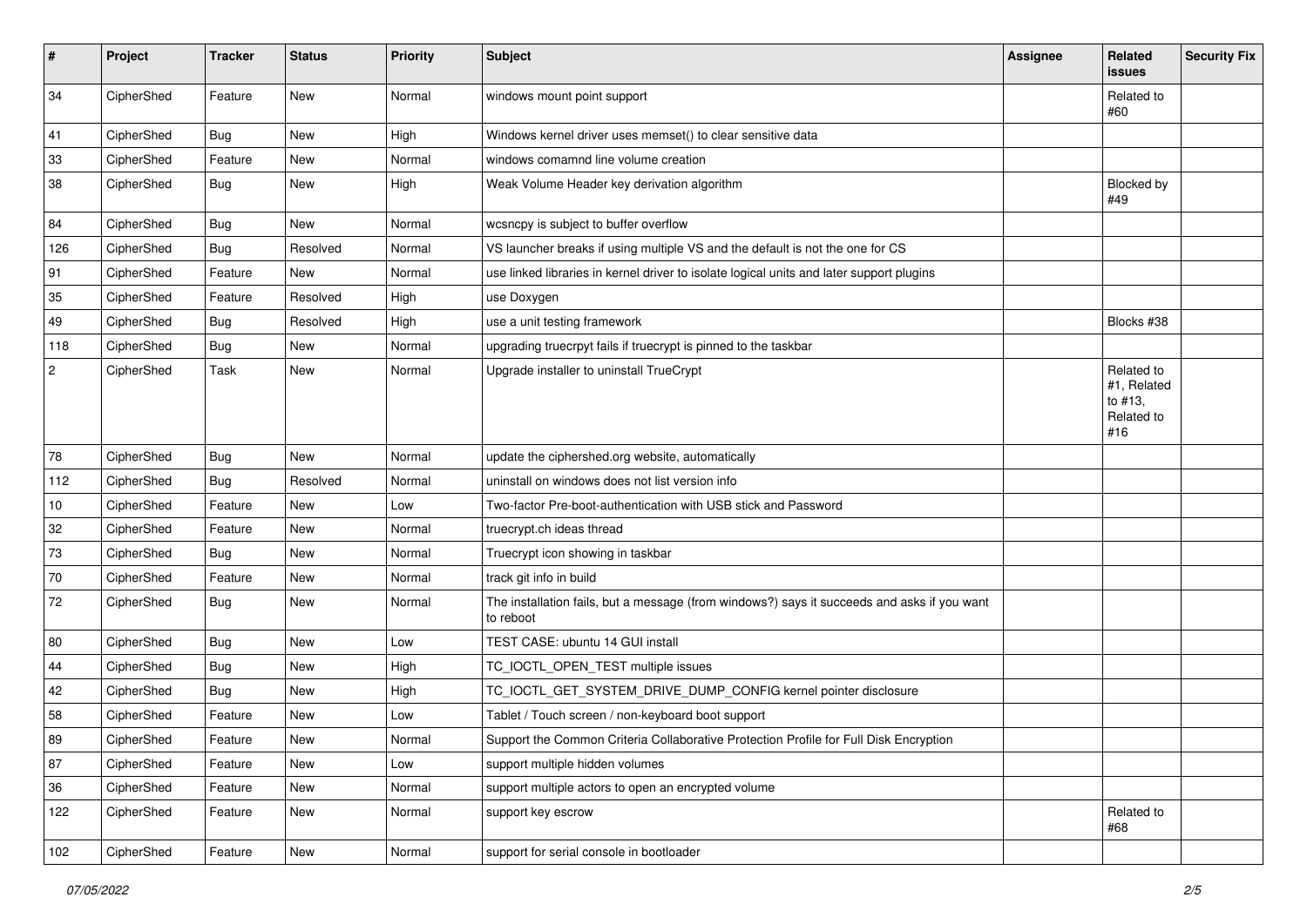| #   | Project    | <b>Tracker</b> | <b>Status</b> | Priority  | <b>Subject</b>                                                                                              | <b>Assignee</b> | <b>Related</b><br><b>issues</b> | <b>Security Fix</b> |
|-----|------------|----------------|---------------|-----------|-------------------------------------------------------------------------------------------------------------|-----------------|---------------------------------|---------------------|
| 93  | CipherShed | Feature        | <b>New</b>    | Normal    | support "quick" encrypt for new media (especially flash/SSD)                                                |                 |                                 |                     |
| 121 | CipherShed | Feature        | New           | Normal    | Support "not" burning CD on encrypting disk operation                                                       |                 | Related to<br>#68               |                     |
| 100 | CipherShed | Feature        | <b>New</b>    | Normal    | Suggestion 4-Display the consequences of an action immediately (Immediacy of<br>consequences)               |                 |                                 |                     |
| 99  | CipherShed | Feature        | New           | Normal    | Suggestion 3-Separate required and optional input parameters                                                |                 |                                 |                     |
| 88  | CipherShed | <b>Bug</b>     | New           | Normal    | smart card support for containers                                                                           |                 |                                 |                     |
| 57  | CipherShed | Feature        | New           | Normal    | Skein support                                                                                               |                 |                                 |                     |
| 39  | CipherShed | Bug            | <b>New</b>    | High      | Sensitive information might be paged out from kernel stacks                                                 |                 |                                 |                     |
| 54  | CipherShed | Feature        | New           | Low       | Self Destruct Password                                                                                      |                 |                                 |                     |
| 64  | CipherShed | Task           | New           | Normal    | Rewrite or remove LongReverse in Common/Dlgcode.c                                                           |                 |                                 |                     |
| 113 | CipherShed | <b>Bug</b>     | Resolved      | Normal    | remove the donate screen from the installer                                                                 |                 |                                 |                     |
| 52  | CipherShed | Feature        | New           | Low       | recovery utility & tools                                                                                    |                 | Related to<br>#59               |                     |
| 65  | CipherShed | Feature        | New           | Normal    | pure 64 bit version for windows                                                                             |                 | Related to<br>#63               |                     |
| 66  | CipherShed | Feature        | New           | Normal    | provide robust API for usermode interaction with kernel driver                                              |                 |                                 |                     |
| 67  | CipherShed | Feature        | New           | Normal    | print a backup                                                                                              |                 |                                 |                     |
| 53  | CipherShed | Feature        | New           | Low       | Portable / non-admin volume browser                                                                         |                 |                                 |                     |
| 95  | CipherShed | <b>Bug</b>     | <b>New</b>    | Normal    | Platform/SystemException.h and Common/Exception.h define the same class/struct                              |                 |                                 |                     |
| 71  | CipherShed | <b>Bug</b>     | New           | High      | passwords using non-ascii                                                                                   |                 |                                 |                     |
| 61  | CipherShed | Feature        | New           | Normal    | optionally support TPM                                                                                      |                 |                                 |                     |
| 59  | CipherShed | <b>Bug</b>     | New           | Low       | optimized rescue disk                                                                                       |                 | Related to<br>#52               |                     |
| 110 | CipherShed | <b>Bug</b>     | New           | High      | Open Crypto Audit Project TrueCrypt CS-TC-4 - Unauthenticated ciphertext in volume<br>headers               |                 |                                 |                     |
| 109 | CipherShed | <b>Bug</b>     | New           | High      | Open Crypto Audit Project TrueCrypt CS-TC-3 - Keyfile mixing is not cryptographically sound                 |                 |                                 |                     |
| 108 | CipherShed | Bug            | <b>New</b>    | Urgent    | Open Crypto Audit Project TrueCrypt CS-TC-2 - AES implementation susceptible to<br>cache-timing attacks     |                 |                                 |                     |
| 107 | CipherShed | Bug            | New           | Immediate | Open Crypto Audit Project TrueCrypt CS-TC-1 - CryptAcquireContext may silently fail in<br>unusual scenarios |                 |                                 |                     |
| 37  | CipherShed | Bug            | New           | High      | Open Crypto Audit Project issues                                                                            |                 |                                 |                     |
| 40  | CipherShed | <b>Bug</b>     | New           | High      | Multiple issues in the bootloader decompressor                                                              |                 |                                 |                     |
| 46  | CipherShed | Bug            | New           | High      | MountVolume() device check bypass                                                                           |                 |                                 |                     |
| 21  | CipherShed | Bug            | New           | High      | Method of mounting may be exploited                                                                         |                 |                                 |                     |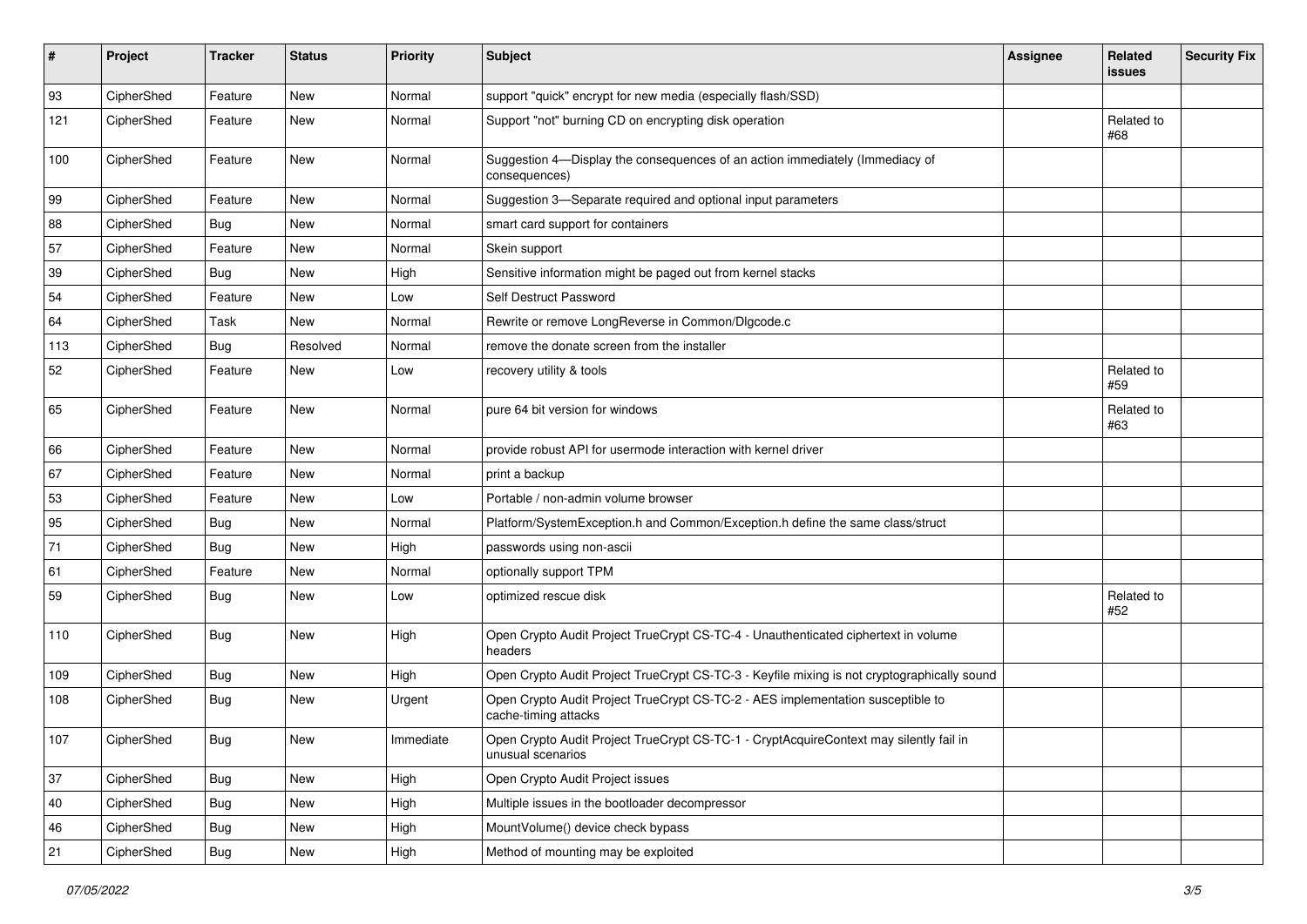| #   | Project    | <b>Tracker</b> | <b>Status</b> | <b>Priority</b> | <b>Subject</b>                                                      | Assignee | Related<br>issues | <b>Security Fix</b> |
|-----|------------|----------------|---------------|-----------------|---------------------------------------------------------------------|----------|-------------------|---------------------|
| 76  | CipherShed | Bug            | New           | Normal          | MakeSelfExtractingPackage used in CI cannot have dialog boxes       |          |                   |                     |
| 125 | CipherShed | <b>Bug</b>     | Resolved      | Normal          | Makefile for bootloader fails on case sensitive filesystem          |          |                   |                     |
| 86  | CipherShed | <b>Bug</b>     | Resolved      | Normal          | Make ciphershed window titlebars different                          |          |                   |                     |
| 45  | CipherShed | <b>Bug</b>     | New           | High            | MainThreadProc() integer overflow                                   |          |                   |                     |
| 123 | CipherShed | Bug            | New           | Normal          | losetup anomaly with OpenSUSE 13.1                                  |          |                   |                     |
| 50  | CipherShed | Feature        | New           | Normal          | Linux FDE                                                           |          | Related to<br>#5  |                     |
| 26  | CipherShed | Bug            | New           | Normal          | Large External Drive Support on Mac (>512byte sector size)          |          |                   |                     |
| 43  | CipherShed | Bug            | New           | High            | IOCTL_DISK_VERIFY integer overflow                                  |          |                   |                     |
| 124 | CipherShed | Feature        | New           | Normal          | investigate switch to FUDforum from phpBB                           |          |                   |                     |
| 69  | CipherShed | Feature        | New           | Low             | integration test: mounting and sharing volumes                      |          |                   |                     |
| 96  | CipherShed | Feature        | <b>New</b>    | Normal          | installer to incorporate a post-installation quick-start wizard     |          |                   |                     |
| 74  | CipherShed | Bug            | New           | Normal          | Hardcoded Build date in Help->About window                          |          |                   |                     |
| 47  | CipherShed | <b>Bug</b>     | New           | High            | GetWipePassCount() / WipeBuffer() can cause BSOD                    |          |                   |                     |
| 8   | CipherShed | Task           | New           | Normal          | Get graphics artist to work on artwork, icons                       |          |                   |                     |
| 56  | CipherShed | Bug            | New           | Low             | FreeBSD support                                                     |          |                   |                     |
| 14  | CipherShed | Bug            | New           | Normal          | Fixes urls in ui (/applink? links)                                  |          | Related to<br>#25 |                     |
| 3   | CipherShed | Task           | New           | Normal          | Finish initial bitmaps and icons                                    |          |                   |                     |
| 117 | CipherShed | <b>Bug</b>     | Resolved      | High            | Failure to function when compiled with GCC 5                        |          |                   |                     |
| 115 | CipherShed | <b>Bug</b>     | Resolved      | High            | fails to build on stretch due to overloaded constructors            |          |                   |                     |
| 60  | CipherShed | Feature        | New           | Normal          | Enhanced UX - shell extension for container management              |          | Related to<br>#34 |                     |
| 48  | CipherShed | <b>Bug</b>     | New           | High            | EncryptDataUnits() lacks error handling                             |          |                   |                     |
| 79  | CipherShed | Feature        | New           | Low             | document a list of file systems compatible with Hidden Volume usage |          |                   |                     |
| 85  | CipherShed | Bug            | New           | Normal          | Digcode.c is 9917 lines long, split it up                           |          |                   |                     |
| 106 | CipherShed | Task           | New           | Low             | Disable GitHub issue tracker                                        |          |                   |                     |
| 83  | CipherShed | Bug            | <b>New</b>    | Normal          | deduplicate file names                                              |          |                   |                     |
| 81  | CipherShed | Feature        | New           | Normal          | Decrypt System drive via commandline                                |          |                   |                     |
| 105 | CipherShed | <b>Bug</b>     | Resolved      | Low             | Debian Jessie Complication Error: wx3.0                             |          |                   |                     |
| 18  | CipherShed | Task           | New           | Normal          | Create rpm packaging                                                |          |                   |                     |
| 19  | CipherShed | Task           | New           | Normal          | Create pkgbuild for arch                                            |          |                   |                     |
| 20  | CipherShed | Task           | New           | Normal          | Create dmg for os x                                                 |          |                   |                     |